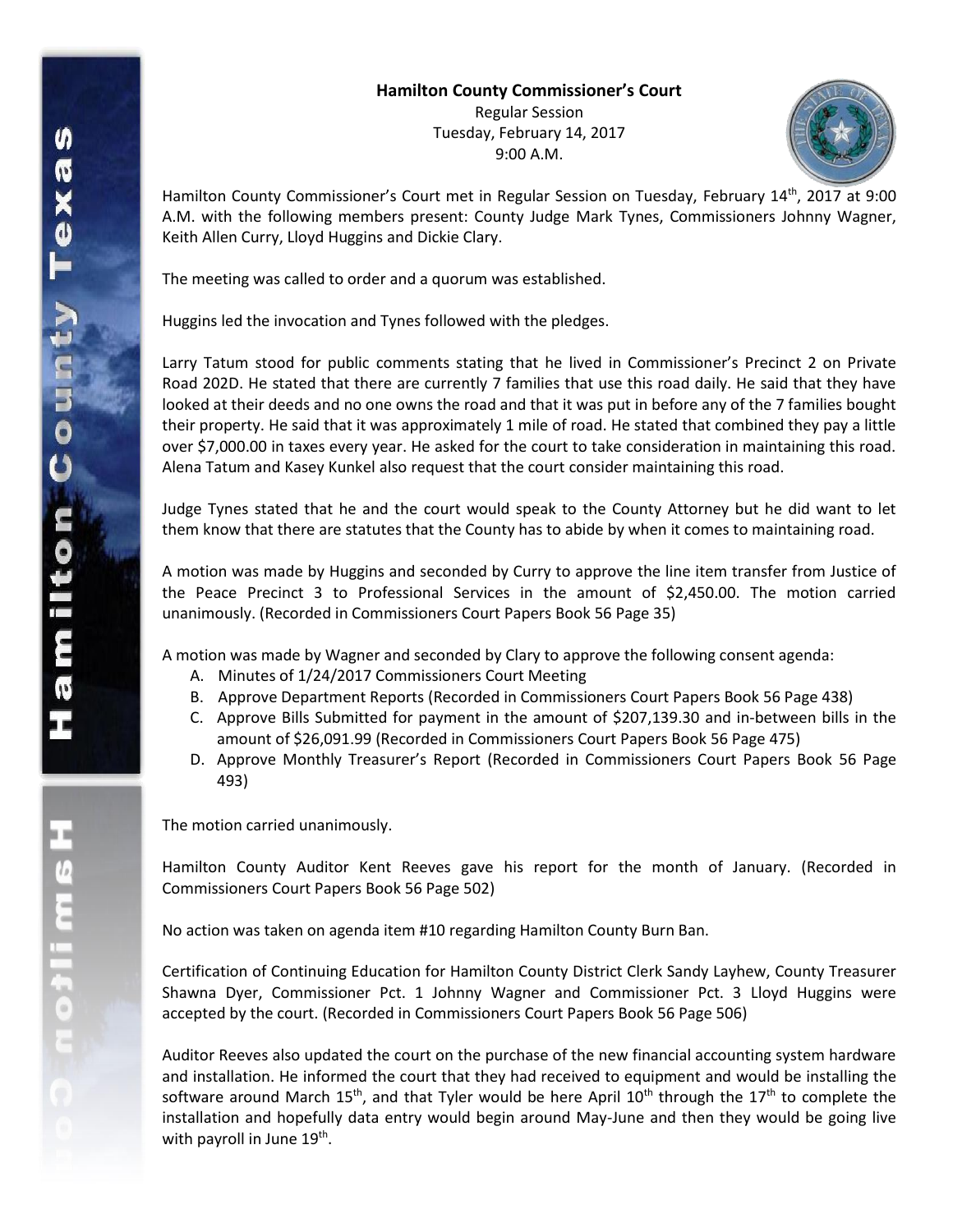A motion was made by Wagner and seconded by Clary to approve and adoption the following resolutions:

- A. Opposition to Senate Bill 2 and Revenue caps
- B. State funds for Indigent Defense
- C. Opposition to Unfunded Mandates

The motion carried unanimously. (Recorded in Commissioners Court Papers Book 56 Page 516)

Regarding the Hamilton County Subdivision Rules, Clary stated that he had been to a conference where Bob Bass spoke at and he had emphasized that the subdivision rules needed to be updated often. Clary would like a professional to look at our subdivision rules and make sure that they are up to date and correct. This will be put back on the next agenda in order for the court to look into it further between now and then.

A motion was made by Huggins and seconded by Clary to approve a special revenue budget number 086 for the Hamilton County Historical Commission per a donation that given to them. The motion carried unanimously. (Recorded in Commissioners Court Papers Book 56 Page 522)

A motion was made by Clary and seconded by Huggins to approve the bond for Hamilton County Deputy Sheriff Jennifer Amezquita. The motion carried unanimously. (Recorded in Commissioners Court Papers Book 56 Page 523)

A motion was made by Clary and seconded by Huggins to approve the deputations for Hamilton County Deputy Sheriff Jennifer Amezquita and Hamilton County Reserve Deputy Sheriff's James Clifton and Kent Levisay. The motion carried unanimously. (Recorded in Commissioners Court Papers Book 56 Page 526)

A motion was made by Clary and seconded by Huggins to approve the agreement with Central Texas Telephone Cooperative, Inc. to bury PVC conduit and fiber optic cable under County Road 423 in Hamilton County. The motion carried unanimously. (Recorded in Commissioners Court Papers Book 56 Page 529)

A motion was made by Huggins and seconded by Clary to approve Hamilton County Pct. 3 to dig test holes on private property belonging to Will Richey to access the viability of opening a pit for road material. The motion carried unanimously.

A motion was made by Huggins and seconded by Clary to approve Hamilton County Pct. 3 using county machinery on private property belonging to Benji Rhodes to dig and load road base for purchase by Hamilton County Pct. 3. The motion carried unanimously.

A motion was made by Huggins and seconded by Clary to sign a resolution and advance funding agreement for a project for Off-System Bridge Replacement at HCR235 CR266 at Fall Creek. The motion carried unanimously. (Recorded in Commissioners Court Papers Book 56 Page 530)

Future Agenda Items:

- 1. Hamilton County Subdivision Rules
- 2. Fuel Bids
- 3. Hamilton County Road 101 Bridge Repair
- 4. Hico FFA for Pct. 3 to dig trenches for land judging contest in April
- 5. HB1258 Resolution
- 6. Hamilton County Tax Abatement Policy
- 7. Private Road 202D

A motion was made by Wagner and seconded by Huggins to adjourn. The motion carried unanimously.